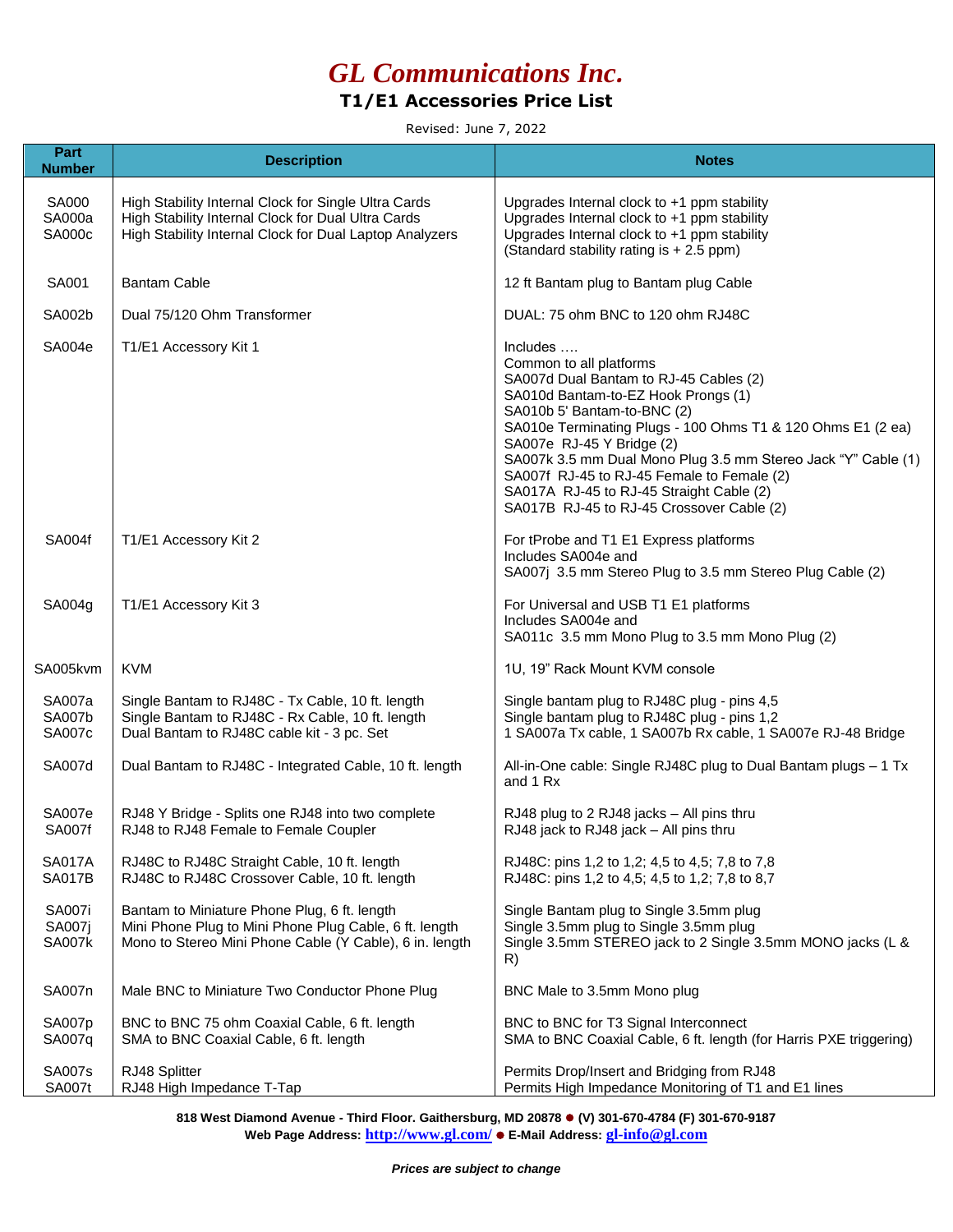### *GL Communications Inc.* **T1/E1 Accessories Price List**

Revised: June 7, 2022

| <b>SA007u</b>                                  | 4 Wire Audio Cable                                                                                                                                                             | Y cable with two 3.5 mm plugs (Y side) to male RJ-45 connector<br>(special pin assignments)                                                                                                                                             |
|------------------------------------------------|--------------------------------------------------------------------------------------------------------------------------------------------------------------------------------|-----------------------------------------------------------------------------------------------------------------------------------------------------------------------------------------------------------------------------------------|
| <b>SA007x</b>                                  | Monitoring Kit #1 w/High Impedance T-Tap                                                                                                                                       | 1-SA007t, 1-SA007e, 1-SA017a, 1-SA017b, 1-SA007k                                                                                                                                                                                        |
| <b>SA007y</b>                                  | Monitoring Kit #2 w/RJ-48c splitters for Bridging                                                                                                                              | 2-SA007e, 2-SA017a, 1-SA017b, 1-SA007k                                                                                                                                                                                                  |
| <b>SA007z</b>                                  | Monitoring Kit #3 w/ High Impedance T-Tap and D/I                                                                                                                              | 1-SA007s, 2-SA017b, 1-SA017a, 1-SA007k                                                                                                                                                                                                  |
| SA008a                                         | Bantam to Handset Adapter w/Handset                                                                                                                                            | 4-wire Audio Handset Interface Unit: use with included handset to<br>connect to Audio (VF) interface on GL cards; to talk and listen on a<br>timeslot (NOT necessary on Laptop Analyzer units)                                          |
| <b>SA008b</b>                                  | Telephone Handset Only w/RJ11 Cable                                                                                                                                            | Handset Only for use with Laptop Analyzers                                                                                                                                                                                              |
| <b>SA007w</b>                                  | RJ11 cable (14 ft.)                                                                                                                                                            | 14 ft. RJ11 cable                                                                                                                                                                                                                       |
| SA009                                          | 2/4 Wire Hybrid                                                                                                                                                                | 2-wire to 4-wire Telephone Interface Unit: use with any standard<br>telephone to connect to Audio (VF) interface on GL cards; to talk<br>and listen on a timeslot. NOT for connection to a live PSTN POTS<br>line.                      |
| <b>PKA001</b>                                  | 600 Ohm-to-Sound Card Transformer / Adapter                                                                                                                                    | Adapts a Sound Card Interface to 600 Ohm                                                                                                                                                                                                |
| SA040                                          | Seven Port USB 2.0 Hub                                                                                                                                                         | Required for connecting multiple nodes to a single PC                                                                                                                                                                                   |
| SA010a<br>SA010b<br>SA010c<br>SA010d<br>SA010e | Bantam to RJ11, 6 ft. length<br>Bantam to BNC, 8 ft. length<br>Bantam to Alligator, 8 ft. length<br>Bantam to EZ Hooks, 8 ft. length<br>Terminating Plugs for 100 and 120 Ohms | Single Bantam to Single RJ11 modular<br>Single Bantam to Single BNC Male plug<br>Single Bantam to 3 Alligator Clips<br>Single Bantam to 2 EZ-Hook Clips<br>Single Bantam Termination Resistor plugs<br>(2 100 ohm Black, 2 120 ohm Red) |
| SA010f                                         | Female Bantam Jack to two 66-Block Bridge Clips                                                                                                                                | Single Female Bantam to 66 Block Bridge Clips                                                                                                                                                                                           |
| SA011a                                         | One Pair (2) of: Single Bantam plug to single RCA plug<br>cables                                                                                                               | Connects SA009 2/4 Wire Hybrid to older<br>GL products with Bantam Audio interface<br>Connects SA009 2/4 Wire Hybrid to current                                                                                                         |
| SA011b                                         | One Pair (2) of: Single 3.5mm plug to single RCA plug<br>cables                                                                                                                | GL products with 3.5mm Audio interface                                                                                                                                                                                                  |
| SA011c                                         | 3.5 mm Mono Plug to 3.5 mm Mono Plug (2)                                                                                                                                       | Mono cable for Universal and USB T1 E1                                                                                                                                                                                                  |
|                                                | <b>PC Platforms</b>                                                                                                                                                            | NOTE: ** Prices are volatile, please check latest<br>prices before quoting                                                                                                                                                              |
| SA005d                                         | Notebook PC                                                                                                                                                                    | Notebook PC - minimum specs i7, 32 GB RAM, 512 GB SSD, Win<br>10/64 Pro, 3 or 4 USB ports; Additional \$1K for high end Notebook<br>PC w/ 1TB SSD                                                                                       |
| SA005z                                         | Rack PC, 1U, Xeon                                                                                                                                                              | 19" Rack mount PC w/o Monitor, Keyboard or Mouse, Xeon Silver,<br>32 GB RAM, 2 SSDs (480 GB + 480 GB), Quad NIC, Windows<br>Server 2019, redundant power, mounting rail                                                                 |
| SA005m                                         | Rack PC, 1U, Xeon                                                                                                                                                              | 19" Rack mount PC w/o Monitor, Keyboard or Mouse, Xeon Silver,                                                                                                                                                                          |

**818 West Diamond Avenue - Third Floor. Gaithersburg, MD 20878 (V) 301-670-4784 (F) 301-670-9187 Web Page Address: http://www.gl.com/ E-Mail Address: gl-info@gl.com**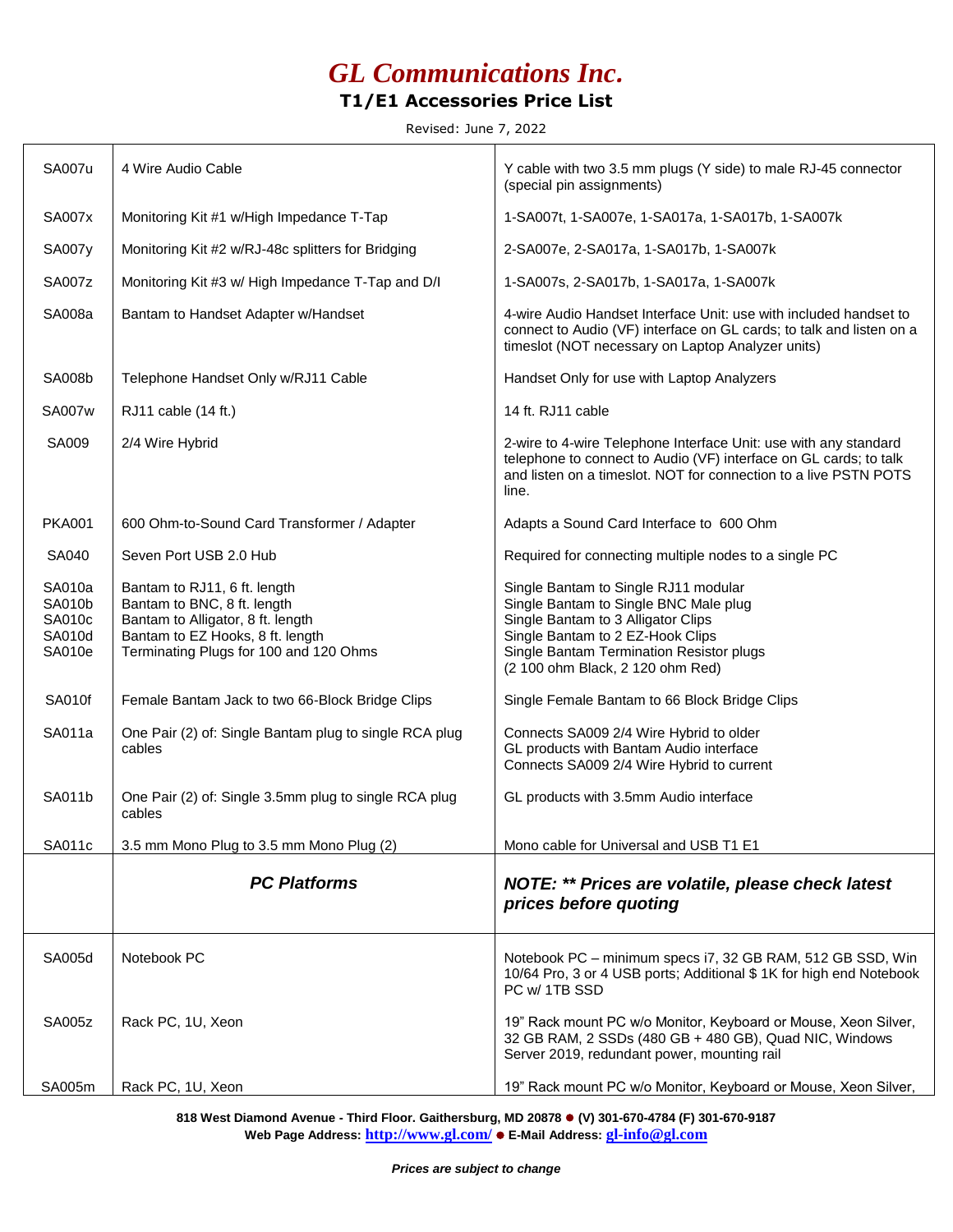## *GL Communications Inc.*

### **T1/E1 Accessories Price List**

Revised: June 7, 2022

|                 |                                                                                                                                | 32 GB RAM, 2 SSDs (500 GB + 500 GB), Dual NIC, Windows 10<br>Pro, mounting rail, 2x PCIe slots                                                                               |
|-----------------|--------------------------------------------------------------------------------------------------------------------------------|------------------------------------------------------------------------------------------------------------------------------------------------------------------------------|
| SA005n          | Rack PC, 1U, Xeon                                                                                                              | 19" Rack mount PC w/o Monitor, Keyboard or Mouse, Dual Xeon<br>Silver, 32 GB RAM, 2 SSDs (480 GB + 960 GB), Quad NIC,<br>Windows Server 2019, redundant power, mounting rail |
| SA500n          | Rack PC, 1U, Xeon                                                                                                              | 19" Rack mount PC w/o Monitor, Keyboard or Mouse, Xeon Silver<br>32 GB RAM, 2 SSDs (500 GB + 500 GB), Dual NIC, Windows 10<br>Pro, mounting rail (used in ATM price list)    |
| SA005p          | Portable Lunchbox PC                                                                                                           | Portable, Xeon 32GB RAM, 500 GB SSD, 2 x PCle x8                                                                                                                             |
| <b>SA005r</b>   | Rack PC, 2U, Xeon - Standard                                                                                                   | 19" Rack mount PC w/o Monitor, Keyboard, or Mouse, Xeon Silver<br>32 GB RAM, 2 SSDs (500 GB + 500 GB), 4 PCIe slots, Windows<br>10 Pro, Redundant PS, with mounting rail     |
| <b>SA005s</b>   | Rack PC, 2U, Xeon - Super                                                                                                      | Same as SA005r, but 1 TB, 32 GB RAM, Dual Processor, with<br><b>RAID Option</b>                                                                                              |
| SA012<br>SA012c | Lunchbox PC Shipping Case w/ Built-in Cart<br>Shipping Case for Notebook PC (SA005d)                                           | Special PC Hard Shell Shipping Case<br>Shipping Case for FAA and ATT                                                                                                         |
| SA013           | T1 E1 Training                                                                                                                 | Software and hardware training                                                                                                                                               |
| SA016c          | BNC to MCX Cable for External Clock Connection                                                                                 | Connects to EXT CLK port on all GL PCI<br>cards (Single & Dual) and Dual Laptop Analyzers                                                                                    |
| SA018           | Short RJ-48C Crossover Cable                                                                                                   | For Cross-Connect of GL Cards, other eqpt.                                                                                                                                   |
| SA026           | Adobe Audition Multitrack Sound File Viewing & Editing<br>Software (Formerly Cool Edit)                                        | For detailed Viewing and Recording of Multiple Sound Files                                                                                                                   |
| SA048           | Goldwave Software                                                                                                              | For viewing and recording of sound files                                                                                                                                     |
| SA021           | File Edit Software                                                                                                             | To View and Edit Binary Captured Files                                                                                                                                       |
| SA022           | Extended 1 Yr. Software Upgrades and Hardware<br>Warranty, and Comprehensive Support for Basic and<br><b>Optional Software</b> | Warranty and Comprehensive Support for Hardware and Software<br>= 10% of PO - All T1 E1 Products; includes PC                                                                |
| SA029           | Installation CD                                                                                                                | Copy of Installation CD - if available                                                                                                                                       |
| SA039           | Recalibration of T1 or E1 Cards or Portable Units                                                                              | Recalibration of the clock / oscillator on Cards or Portable units.<br>Shipping and handling extra.                                                                          |
| SA065           | Printer                                                                                                                        | Printer                                                                                                                                                                      |
| SA066           | GPS Receiver with precision time stamping                                                                                      | GPS Receiver with required license                                                                                                                                           |
| SA067           | USB 3.0 NIC                                                                                                                    | USB based NIC card                                                                                                                                                           |
| SA051           | 19" Inch 1U Rackmount Kit for PXE104                                                                                           | For Harris PXE104-H-1                                                                                                                                                        |
| SA052           | Sensoray 48-Channel Digital I/O                                                                                                | Sensoray 48-Channel Digital I/O Interface with termination board<br>and power supply                                                                                         |

**818 West Diamond Avenue - Third Floor. Gaithersburg, MD 20878 (V) 301-670-4784 (F) 301-670-9187 Web Page Address: http://www.gl.com/ E-Mail Address: gl-info@gl.com**